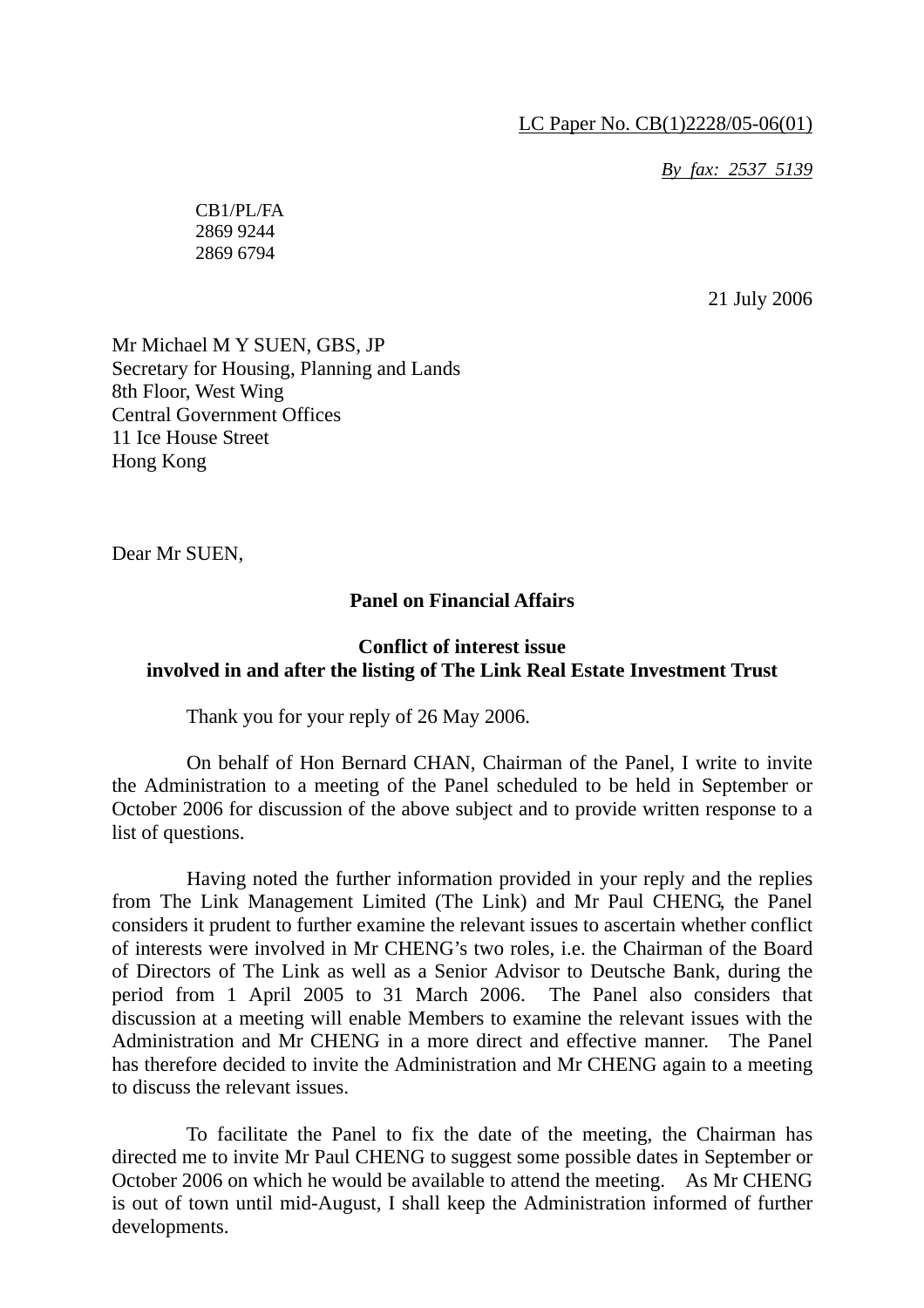To facilitate discussion at the meeting, the Chairman would also like to invite the Administration to provide written response to the list of questions attached. I should be grateful if you would let me have the Administration's written response (in both Chinese and English) **by 31 August 2006**. Please forward the soft copy of the response to Ms May LEUNG at mleung@legco.gov.hk. For your information, Mr Paul CHENG is invited to respond to another list of questions, a copy of which is also attached.

 Please note that unless the Administration raises objection, the written response provided may be made available to the media and public and placed in the Library of the Legislative Council. It may also be made available on the website of the Council on the Internet.

Yours sincerely,

(Miss Salumi CHAN) Clerk to Panel

Encl.

| c.c. Hon Bernard CHAN, GBS, JP (Chairman)                          |           |
|--------------------------------------------------------------------|-----------|
| Hon James TO Kun-sun                                               | w/o encl. |
| Secretary for Financial Services and the Treasury (Fax: 2147 3873) |           |
| Mr Paul CHENG, Chairman of the Board of Directors, The Link        |           |
| Management Limited (Fax: 2175 1900)                                |           |
| Mr Kenneth MAK, JP, Deputy Director (Corporate Services),          |           |
| Housing Department (Fax: 2762 1110)                                |           |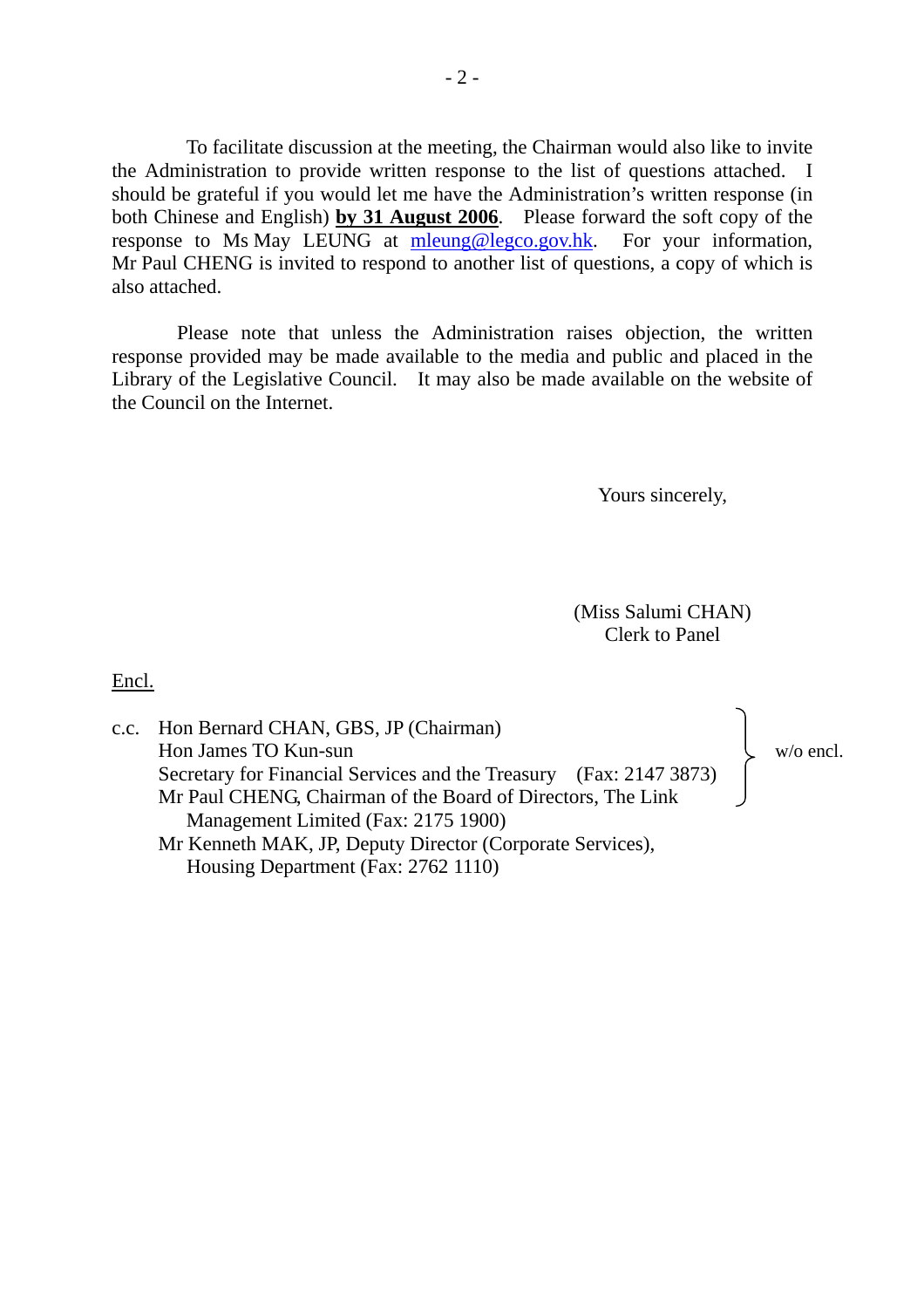# **LegCo Panel on Financial Affairs**

# **Conflict of interest issue involved in and after the listing of The Link Real Estate Investment Trust**

## **List of further questions for the written response of the Administration**

The Administration is invited to provide written response to the following questions (Questions 1 to 4 are raised by Hon James TO in his letter dated 29 June 2006 attached (LC Paper No. CB(1)1900/05-06(03)):

- 1. The Administration, in its reply to Hon James TO (Answer (a) to Questions 2 to 5 of LC Paper No. CB(1)1627/05-06(03)), stated that "[s]ince DB was not directly involved in the Link REIT IPO and did not provide any service to LML or The Link REIT, the question of conflict of interest did not arise. Hence, the former Permanent Secretary for Housing, Planning and Lands (Housing) (PSH) did not ask for details about the adviser position nor raise any objection to it [Note: 'it' refers to the appointment of Mr Paul CHENG as adviser to Deutsche Bank (DB)]."
	- (a) Does the Administration normally examine whether any potential conflict of interest may arise between the remunerated or non-remunerated positions held by the prospective appointees and the duties to be performed by them before appointing them to the board of directors of its subsidiaries?
		- (i) If it does, what is its specific definition for "conflict of interest"? Is this definition similar to that governing civil servants' avoidance of conflict of interest?
		- (ii) If it does not, what are the reasons for that?
	- (b) When making the appointments to the Board of Directors of The Link Management Limited (The Link), did the Administration follow the normal practice mentioned above by examining the remunerated or non-remunerated positions held by Mr Paul CHENG to avoid conflict of interest that may arise after Mr CHENG took up the chairmanship of The Link?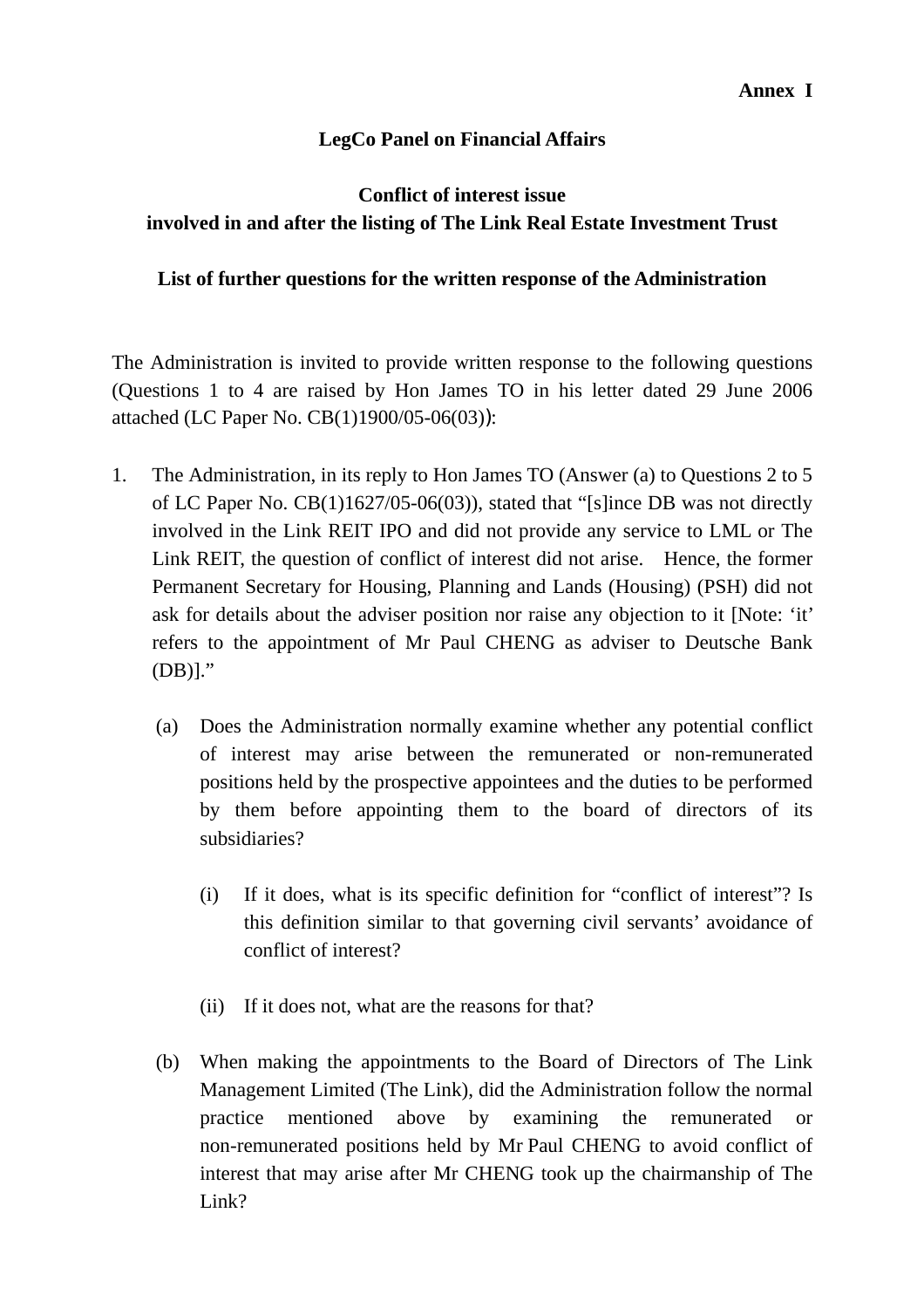- (i) If it did, was Mr CHENG required to submit any documents to the Administration for the above purpose before he formally signed the Acceptance of Appointment? If he was, did he furnish any information about his advisory role with DB to the Administration? If he was not, how did the Administration decide that there was no conflict of interest?
- (ii) If it did not, what are the reasons for that?
- (c) Are directors of Government subsidiaries appointed by the Government normally required to complete a form for general declaration of interests?
	- (i) If so, what items are included in the declaration? Do they include all remunerated advisory positions, as in the case of Members of the Executive Council?
	- (ii) Are directors of the Board of The Link required to make a general declaration of interests? If so, what items are required to be declared and do they include all remunerated advisory positions?
- (d) The Administration's reply seems to suggest that Mr C M LEUNG, the former PSH, was sure that Mr CHENG could serve as an adviser to DB based on the information Mr CHENG provided during their telephone conversation although he did not know that Mr CHENG received remuneration for it (as the Administration indicated in its paper that it was not aware of Mr CHENG's remunerated advisory role until April this year).
	- (i) Is the above understanding correct? If not, what is the actual position?
	- (ii) In connection with the above, if such understanding is correct, what information did Mr CHENG provide to Mr C M LEUNG then?
	- (iii) Did Mr LEUNG, in deciding that Mr CHENG could serve as an adviser to DB, ask Mr CHENG to provide further information? If he did not, why not? If he did, what was included in the information provided to Mr LEUNG? Did Mr LEUNG furnish such information to the Board of Directors of The Link for reference?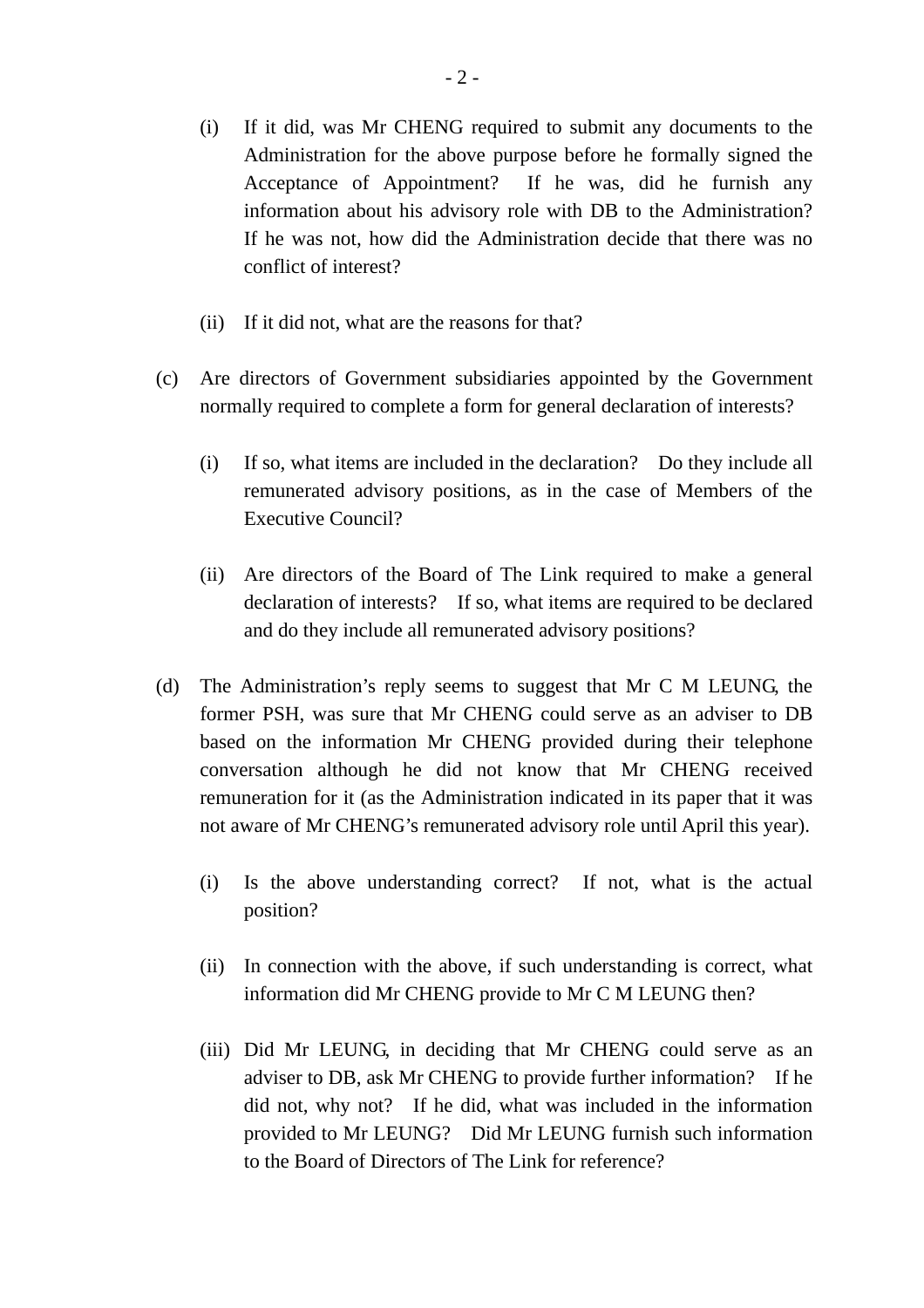- (iv) What were Mr LEUNG's justifications for confirming that Mr CHENG could serve as an adviser to DB before Mr LEUNG knew whether Mr CHENG's position was to be remunerated?
- (v) In Mr LEUNG's view, would he have suggested that the Letter of Appointment be withheld pending clarification on Mr CHENG's role with DB had he known that Mr CHENG's advisory position with DB was a remunerated one?
- 2. Was the Administration aware that DB had applied for, and was allocated, units in the first Initial Public Offering (IPO) of The Link Real Estate Investment Trust (The Link REIT) at the end of 2004, and that it was therefore very likely that DB would apply again when the listing of The Link was relaunched? Did the Administration consider whether Mr Paul CHENG's role as Chairman of the Board of Directors of The Link and his remunerated advisory role with one of the banks involved would give rise to queries about unfairness?
- 3. Was the Administration aware that DB acted as a sponsor of another real estate investment trust (REIT) at the end of 2004? Did the Administration consider whether Mr CHENG's position with a bank which was the sponsor of another REIT would have adverse impact on The Link, given his role as Chairman of the Board of Directors of The Link?
- 4. In its reply to the questions raised by the LegCo, the Administration repeatedly indicated that DB "was not directly involved in the IPO preparatory work" or "in providing services to The Link or The Link REIT", and therefore Mr CHENG's role as a remunerated director of DB did not undermine his independence or give rise to any conflict of interest.
	- (a) Do the two conditions mentioned above serve to prove that Mr Paul CHENG complies with the requirements on independence of directors which are set out in Rule 3.13, Chapter 3 of the Listing Rules?
	- (b) Does the Administration consider that as long as the two conditions mentioned above are satisfied, there will not be any conflict of interest between Mr CHENG's dual role as Chairman of The Link and a remunerated adviser to DB, which is an investment bank?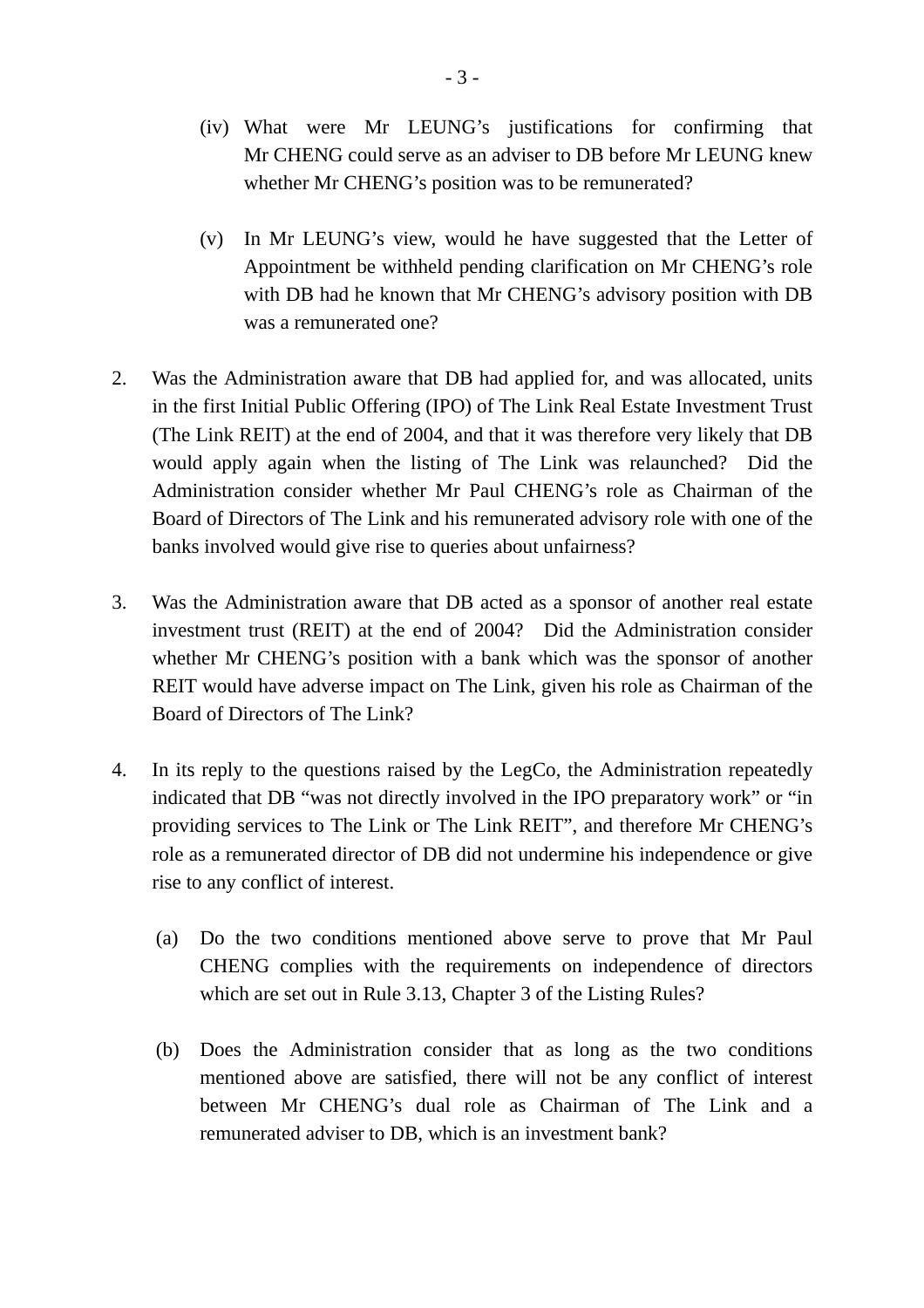- (c) Does the Administration consider that there will not be any conflict of interest when all the independent non-executive directors of listed companies comply with the requirements on "independence of directors"?
	- (i) If so, why are directors required to "avoid actual and potential conflicts of interest and duty" as set out in Rule 3.08(d) of the Listing Rules, and is this requirement applicable to executive directors only while independent non-executive directors can be exempted?
	- (ii) If not, does it mean that there may be conflict of interest even if the requirements on "independence of directors" are complied with?
	- (iii) In connection with the above, although Mr Paul CHENG complies with the "independence" requirements for independent non-executive directors, would there be any possible conflict of interest?
- 5. In connection with Question 1(a), (b), (c) and (d) above, will the Administration consider introducing improvement measures to ensure that the persons to be appointed by the Government as chairman and/or non-executive directors of relevant bodies are free from conflict of interest?
- 6. In connection with Question 1(d) above, the Administration indicated in its reply dated 26 May 2006 (LC Paper No. CB(1)1627/05-06(03)) that Mr Paul CHENG verbally informed the former PSH that "he had been invited by Deutsche Bank to be its adviser, and asked PSH to advise whether he could accept it. The exact date could not be ascertained as there was no written record." Will the Administration consider introducing improvement measures to ensure that written records will be kept for similar incidents in future?
- 7. According to the Administration's reply dated 21 April 2006 (LC Paper No. CB(1)1352/05-06(01)), the Joint Global Coordinators (JGCs) and Financial Adviser (FA) to the Housing Authority for the IPO of The Link REIT confirmed that they had not discussed with Mr Paul CHENG about the allocation of units to DB or about the tentative lists of investors set out in an appendix to the discussion paper before the meeting of the Board of Directors of The Link on 19 November 2005, other than the general criteria for categorizing investors into different tiers, which were initially discussed at a previous Board meeting. In this connection: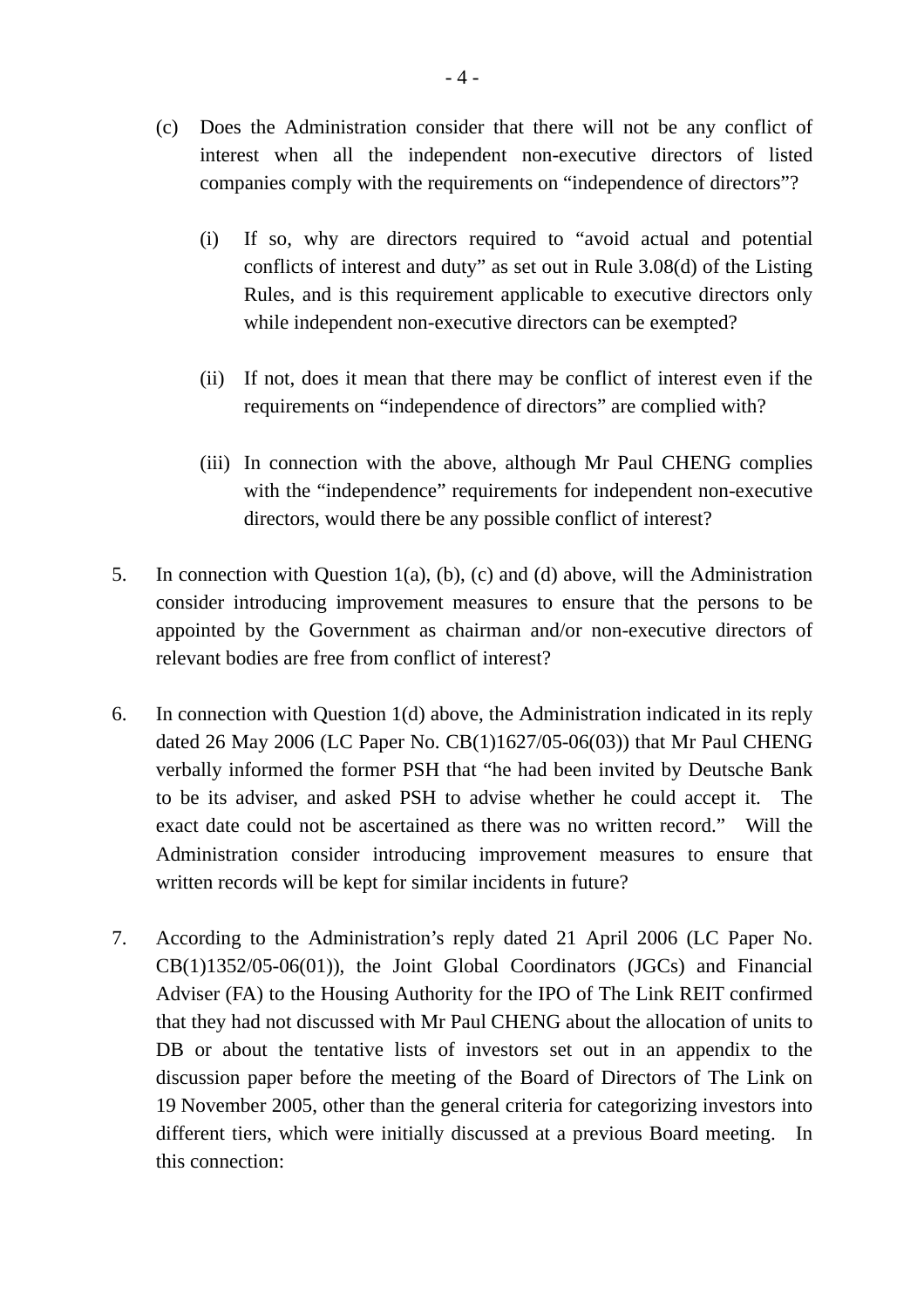- (a) What is the date of the "previous Board meeting"? and
- (b) Did the JGCs and/or FA have any form of discussions with Mr CHENG about the criteria for categorizing investors into different tiers before the "previous Board meeting" and the Board meeting on 19 November 2005?

Council Business Division 1 Legislative Council Secretariat 21 July 2006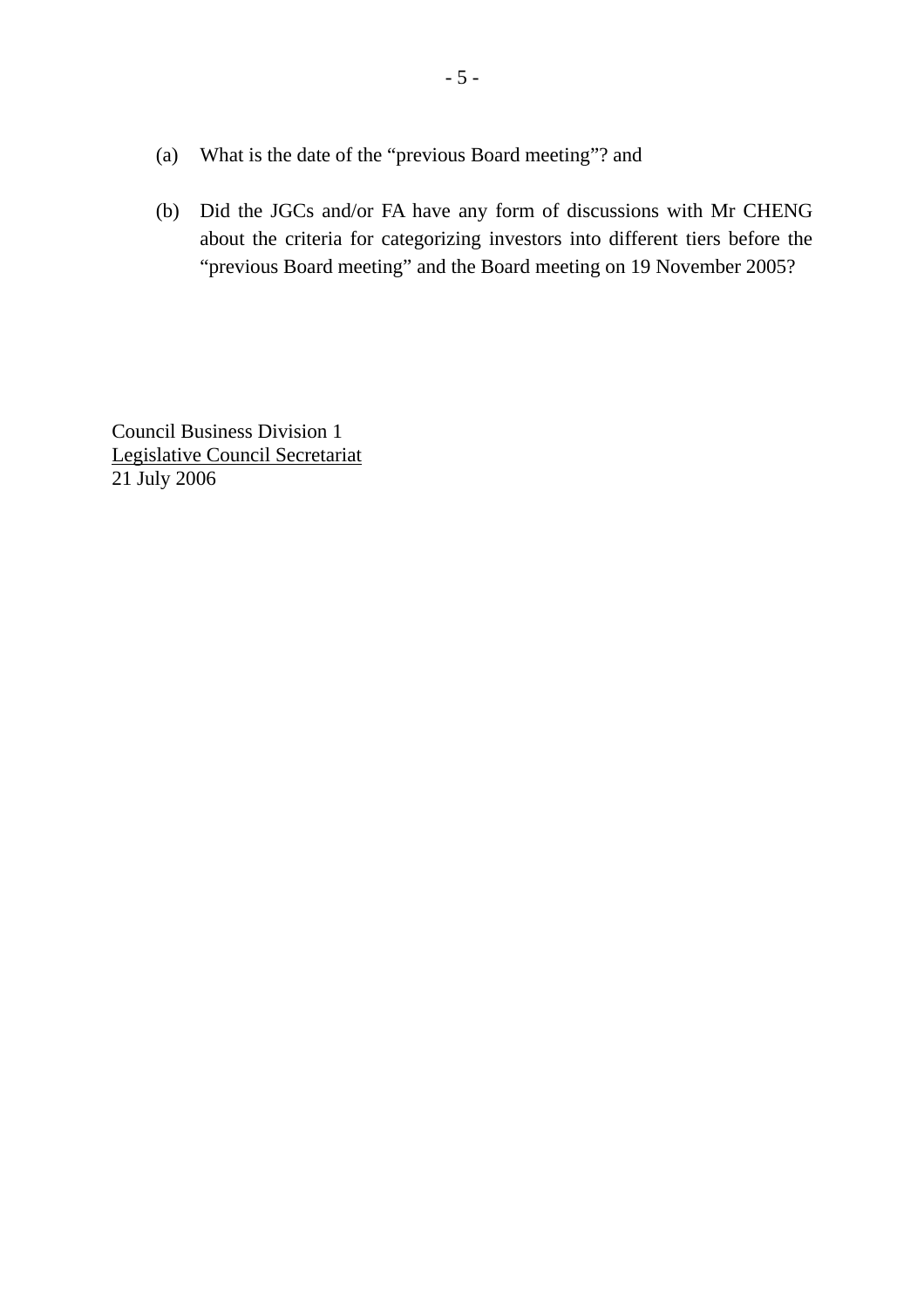

# 民主黨立法會議員秘書處

Secretariat of Legislative Councillors of The Democratic Party

附件 **II** 香港中環雪廠街11號 中區政府合署西翼401-409 **Annex II** Rm. 401-409, West Wing, Central Government Offices, 11 Ice House Street, Central, HK

電話Tel 2537 2319 傳真Fax 2537 4874

#### 立法會 CB(1)1900/05-06(03)號文件

(只備中文本)

立法會財經事務委員會主席 陳智思議員

**(**信件 **C)**

陳議員:

#### 跟進領匯主席鄭明訓先生身兼德意志顧問可能有利益衝突一事

就領匯主席鄭明訓先生於零五年四月一日至零六年三月三十一日期間同時身兼投資銀行德意 志的亞太區顧問委員會資深顧問一事,茲因政府、領匯及鄭明訓先生早前回覆本人提出的問題 而提供的資料,令公眾能更深入了解事情經過,也因而令本人產生更多疑問,故本人希望當局 能解答以下問題:

- 1. 在政府回覆本人的信件中(CB(1)1627/05-06(03)問題 2 至 5(a))指,「由於德意志銀行沒有直接 參與領匯房地產投資信託基金(下稱「領匯房產基金」)首次公開發售的工作,亦沒有向領 匯或領匯房產基金提供任何服務,因此,常任秘書長沒有查問顧問一職的詳情,亦沒有(按: 就鄭明訓先生任德意志顧問一事)提出反對。」
	- (a) 在一般情況下,政府委任政府附屬公司的董事前,有否審核他們的受薪或非受薪職 務,會否與將要擔任的職務有利益衝突?
		- i. 如有,政府就利益衝突的定義具體的定義是什麼? 與規限公務員避免利益衝突的 定義是否相近?
		- ii. 如政府沒有審核即將任董事的人事的利益衝突情況,原因為何?
	- (b) 在是次委任領匯的董事時,政府有否依照上述一般的做法,審核鄭明訓先生的受薪或 非受薪職務,以避免鄭明訓先生任領匯主席後出現利益衝突?
		- i. 如有,鄭先生是否需在正式簽署委任書前,提交任何文件予政府用於上述用途? 如需要的話,鄭先生有否向政府提交關於任德息志銀行顧問的資料?如否,政府 如何判斷鄭先生沒有利益衝突?
		- ii. 如無,原因為何?
	- (c) 根據一般做法,獲政府委任為其附屬公司的董事,是否需要填寫一般性的利益申報表 格?
		- i. 如有,利益申報的項目包括什麼,是否如行政會議,包括所有受薪的顧問職務?
		- ii. 領匯的董事是否需要作一般性的利益申報? 如有,需要申報的項目包括什麼? 是 否需要申報所有受薪的顧問職務?